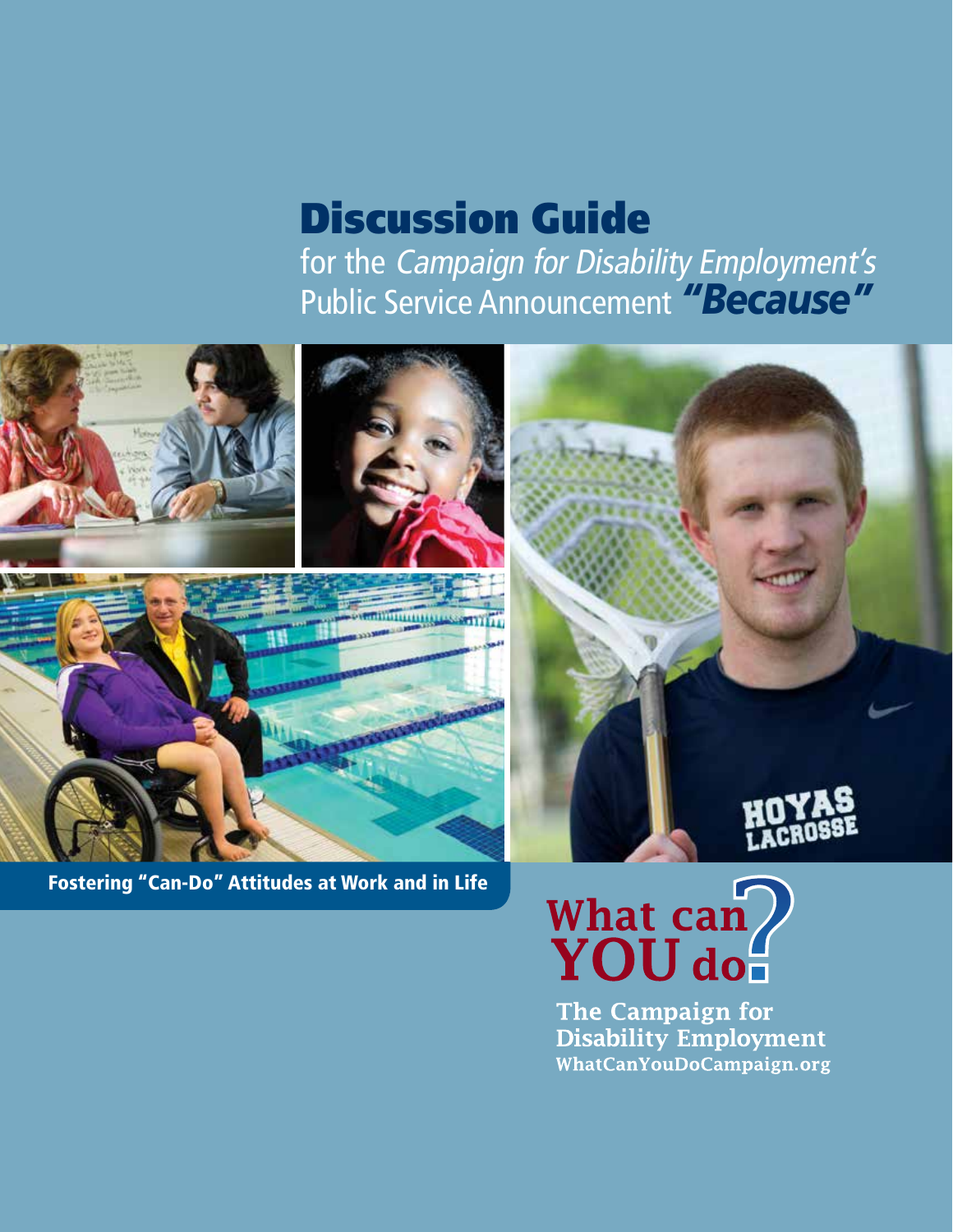### About the *Campaign for Disability Employment*

The *Campaign for Disability Employment* is a collaborative effort among leading disability and business organizations to promote positive employment outcomes for people with disabilities. Employers and others are encouraged to recognize the value and talent employees with disabilities bring to the workplace.

To encourage positive images of people with disabilities succeeding in communities and the workplace, in 2009 the *Campaign* launched *What can YOU do?*, a national public education effort emphasizing the valuable contributions people with disabilities bring to businesses and organizations.

## Members American Association of People with **Disabilities** Job Accommodation Network mmodation Network National Business<br>& Disability Council<br>at The Viscardi Center National Business & Disability Council National Gay and Lesbian Chamber of Commerce Society for Human Resources Management Specia Special Olympics Olumpit **Business Leadership Network** U.S. Business Leadership Network



**Disability Employment** www.whatcanyoudocampaign.org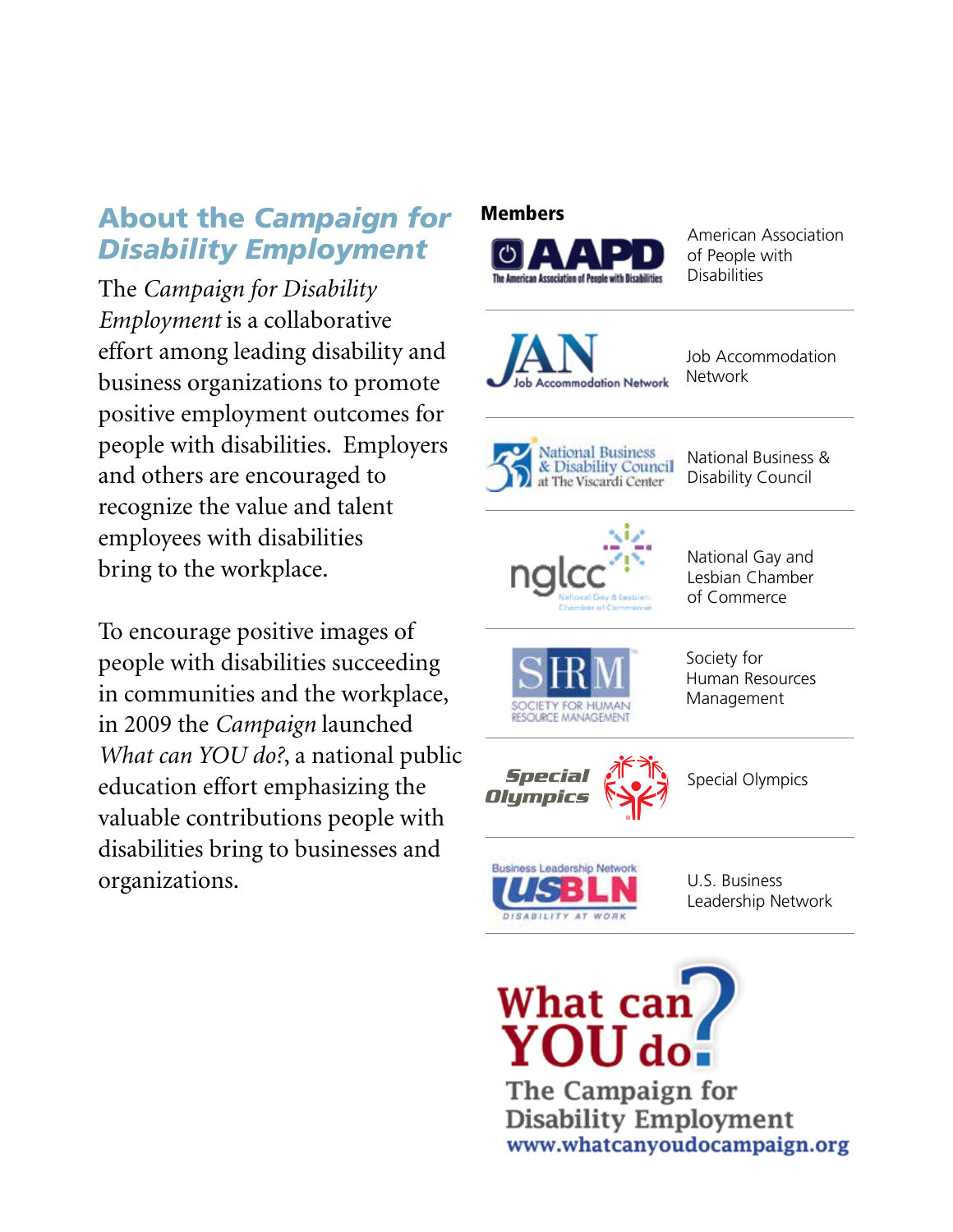# Table of Contents

# What can<br>YOU do.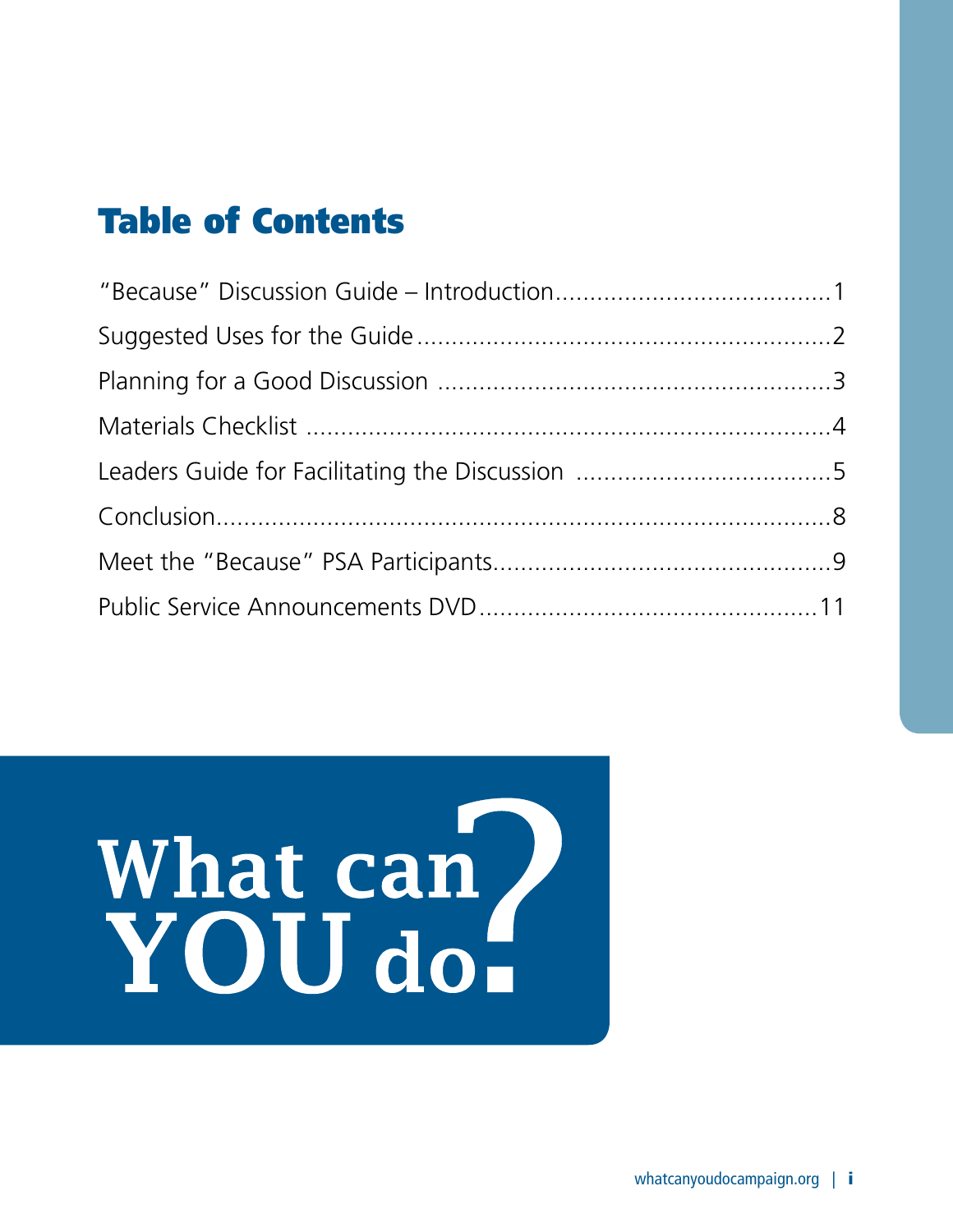# <span id="page-3-0"></span>"Because" Discussion Guide – Introduction

The key message the *Campaign for Disability Employment (Campaign)* communicates in the "Because" public service announcement (PSA) is that the support of family members, mentors and others can dramatically affect the ultimate success that young people, including those with disabilities, achieve at school and at work.

As part of its *What can YOU do?* initiative, the Campaign produces PSAs featuring real people with disabilities who CAN and DO make valuable contributions in their workplaces and communities. "Because" is a sequel to the award-winning PSA, "I Can" released in 2010.

The first PSA, "I Can," features people with disabilities sharing what they "can do" on the job when given the opportunity. The second PSA, "Because," focuses on the important role that mentors and other influencers play in helping people with disabilities build self-esteem and acquire the skills to excel in school and to hold responsible and challenging jobs. The video features seven people with disabilities, ranging from school-age youth who are pursuing their passions to adults who have successful careers.

The video shows each individual's interaction with mentors, parents, teachers, coaches, colleagues and supervisors who devoted time and effort to encourage them to succeed in their pursuits. The main message is that because someone in their lives "cared," the individuals believed they could excel and set high expectations for themselves.

"Because" was filmed at locations that included participants' homes, schools and workplaces. The people in the PSA were chosen to reflect a variety of personal situations, activities and accomplishments that people with disabilities have experienced with the support of others who care and believe in them. The seven people featured are:

N'Dea, a young girl Kayla, a high school student **Frank**, a catering facility employee Jonathan, a high school art student Ford, a college athlete **Juliette**, a communications executive John, a business executive

At the end of this guide is brief information about the PSA participants.







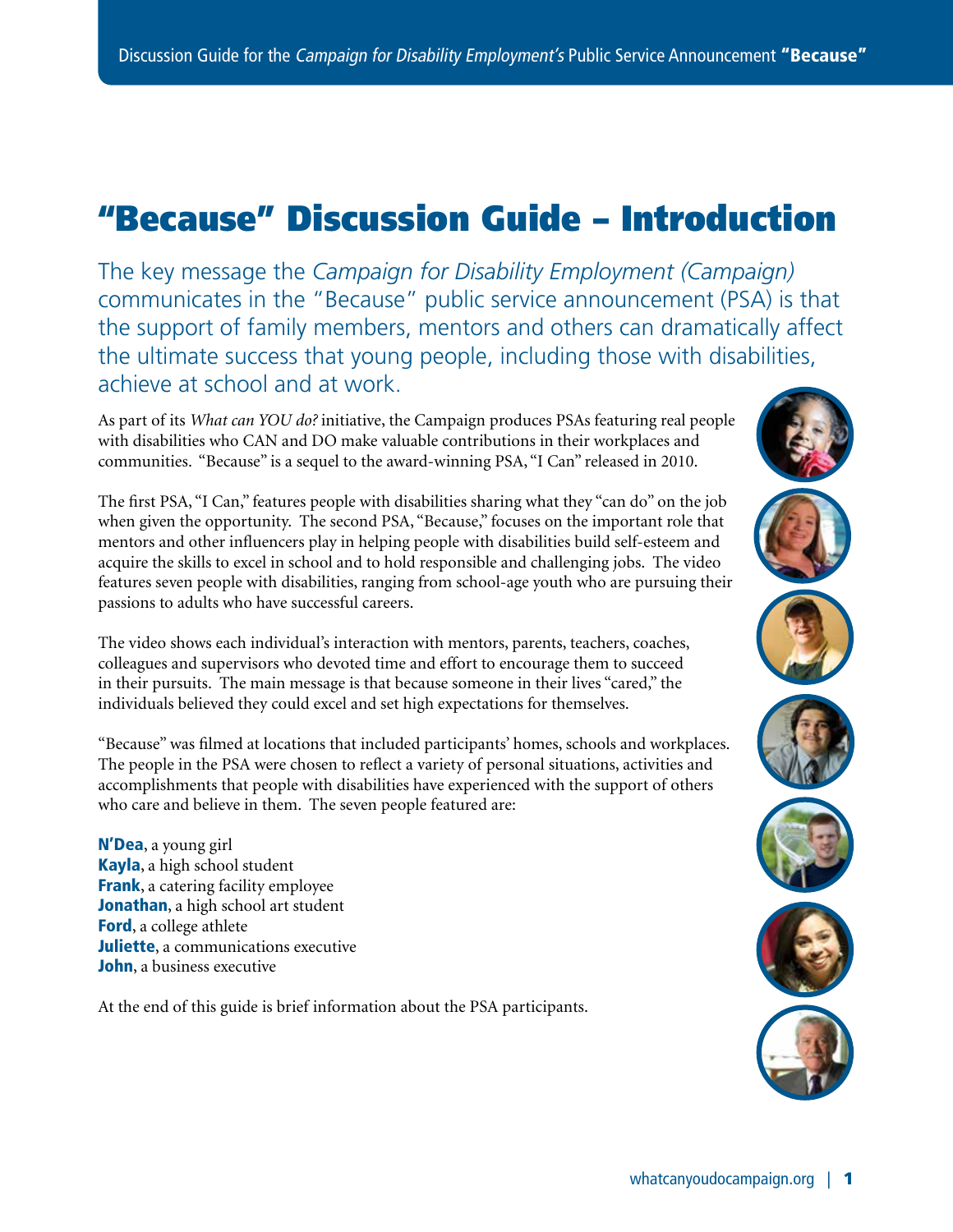# <span id="page-4-0"></span>Suggested Uses for the Guide

Valuing each individual for his or her skills and talents is critical to supporting successful employment outcomes for all youth, including those with disabilities. The Campaign for Disability Employment recommends using the "Because" PSA as a tool to start a discussion about: 1) the importance of focusing on an individual's unique ability and talent, rather than making assumptions about what he or she can or cannot do; and 2) the benefits of fostering high goals and expectations by supporting and encouraging all young people – including those with disabilities – to develop their talents.

### For Adult Audiences

This guide can be used to plan and lead a discussion among parents, teachers, employers or members of any other group or organization dealing with children or young people with disabilities. It can also be an excellent tool for stimulating discussions within affinity groups or employee resource groups (also known as business resource groups) or to promote disability inclusion in their organizations. In addition, it can be used with educational leadership, mentoring groups, community and civic leaders and those involved in workforce issues, such as workforce boards and economic development councils.

The objectives of these discussions are to help people to:

- Recognize that people with disabilities can achieve high goals and workplace success and that the likelihood they will do so is heightened when they receive support and encouragement from family members, mentors and other influencers;
- • Embrace a positive attitude about encouraging young people with disabilities to set and reach employment goals; and
- Realize that they can take action and seek ways to support and/or employ young people with disabilities.

### For Young Audiences

This guide can be used to plan and lead a discussion among young people in classrooms, community and faith-based facilities, sports venues, clubs and other settings. It is recommended that the discussion take place among a mix of young people with and without disabilities. The proposed objectives of the "Because" discussions are to help youth to:

- • Appreciate the importance of work and success to one's identity, self-esteem, and ability to contribute to the community;
- • Consider their own career goals and what they will need to do to achieve them;
- Recognize that each person has many different types of skills and talents;
- • Understand that incorrect assumptions about others can create unnecessary obstacles for people, including people with disabilities, in school and at work; and
- • Realize that their own beliefs and attitudes can affect the opportunities available to others and that they can play a role in supporting and encouraging their peers with or without disabilities.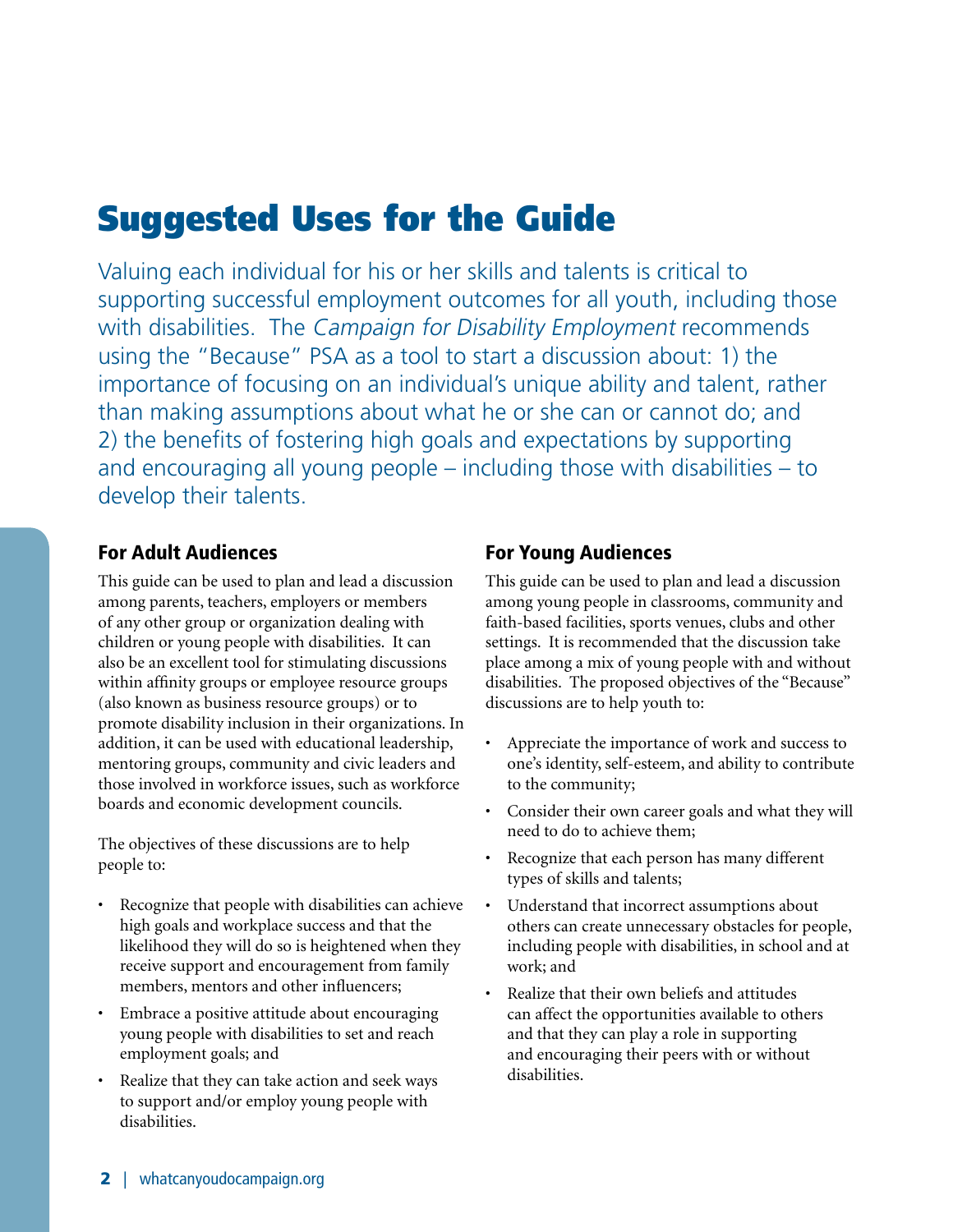# <span id="page-5-0"></span>Planning for a Good Discussion

A discussion about the "Because" PSA is not a formal training exercise. Rather, it is to help people think about certain things more broadly – specifically assumptions they may make about people with disabilities. There is no right or wrong answer to any of the suggested questions included in this guide.

A good discussion can take place anywhere if the location is accessible to all participants and they are made to feel comfortable listening and speaking without being judged. This means making sure everyone has the opportunity to contribute, and encouraging participants to follow basic courtesies, such as taking turns to speak.

### Accessibility

When it comes to ensuring accessibility, there are two important objectives the leader should consider: physical access to the meeting space and access to the discussion content. The discussion should occur at a location that is accessible to anyone using a wheelchair or other mobility aid. For example, there should be a ramped or level entrance to the building and access to an elevator if the meeting room is not on the ground level. The facility also should provide accessible restrooms and offer seating useable by all participants.

If print materials are used, alternative format versions, such as large print, CD or Braille, should be provided, if necessary. It is also important to determine whether a sign language interpreter, real-time captioning or assistive listening devices are needed, so that arrangements can be made in advance if requested.

The "Because" PSA is captioned and thus accessible to viewers who are deaf, hard of hearing or have difficulty processing audible information. The discussion leader is encouraged to use the audio introduced version of the PSA to ensure that the video is accessible to viewers who are blind or visually impaired, and also as a tool to teach the importance of verbal descriptions when showing visuals.

Further information to assist in ensuring accessibility of a meeting site is available at: [ada.gov/business/accessiblemtg.htm](www.ada.gov/business/accessiblemtg.htm).

### Time Frame

The recommended amount of time to allow for this discussion is about 45 to 60 minutes.

### Group Size and Room Set Up

When possible, smaller groups are preferred to encourage information sharing and questions. Group size should be taken into consideration when setting up the meeting room. For example, circle style might work better for a small group (5 to 15 people); while a classroom setting might be more conducive for a larger group (15 to 30 or more people).

> The "Because" PSA is captioned and thus accessible to viewers who are deaf, hard of hearing or have difficulty processing audible information.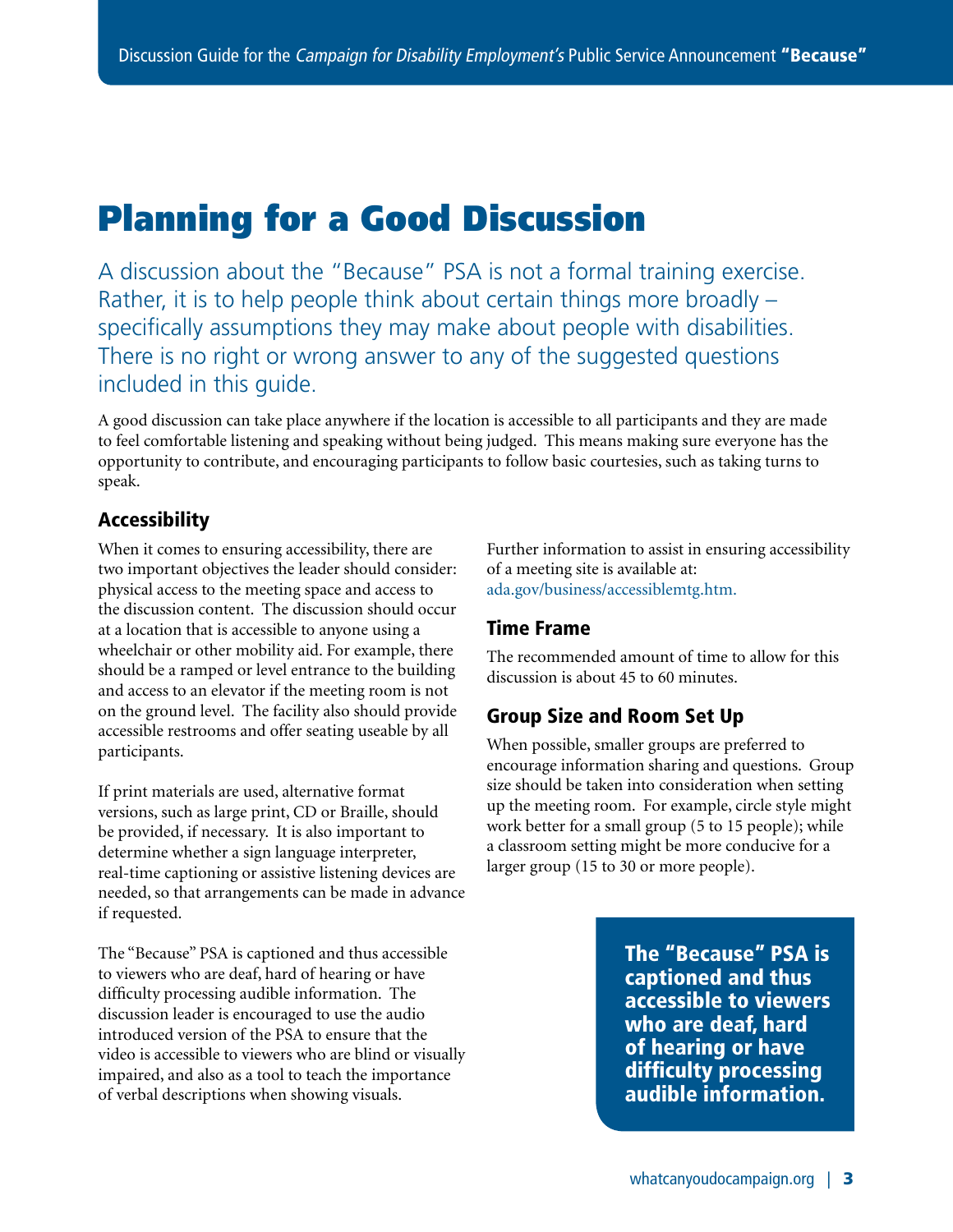# <span id="page-6-0"></span>Materials Checklist

- ✔ Access to the "Because" PSA on DVD or via [whatcanyoudocampaign.org](www.whatcanyoudocampaign.org)
- ✔ Audio/visual equipment (DVD player, computer, speakers, projector, extension cords, etc.)
- $\vee$  Copies of recommended handouts such as the photos and bios of each "Because" participant included in this guide with alternate formats if requested
- ✔ Whiteboard or flipchart and markers
- $\vee$  Blank paper and pens or pencils for group participants

### Additional Background Information

Discussion leaders may want to review information about recruiting and hiring people with disabilities, as well as basics of disability etiquette, prior to the discussion. For more in depth understanding of some of the underlying concepts reflected in the PSA, group leaders or participants also may want to review the *"Guideposts for Success."* The *Guideposts* are educational and career development interventions that research has identified as making a positive difference in the lives of youth – including those with disabilities. Understanding the *Guideposts* however, is not necessary for stimulating a good discussion.

Relevant sources of information include:

- • *"Guideposts for Success,"* [ncwd-youth.info/guideposts](http://ncwd-youth.info/guideposts)
- EARNWorks Fact Sheet, "Creating an Inclusive Work Environment" [askearn.org/refdesk/Inclusive\\_Workplaces/Creating\\_an\\_Inclusive\\_Work\\_Environment?](www.askearn.org/refdesk/Inclusive_Workplaces/Creating_an_Inclusive_Work_Environment?)

For more in depth understanding of some of the underlying concepts reflected in the PSA, group leaders or participants also may want to review the "Guideposts for Success."

*Because*

encourages

my boss

me... $\frac{3}{2}$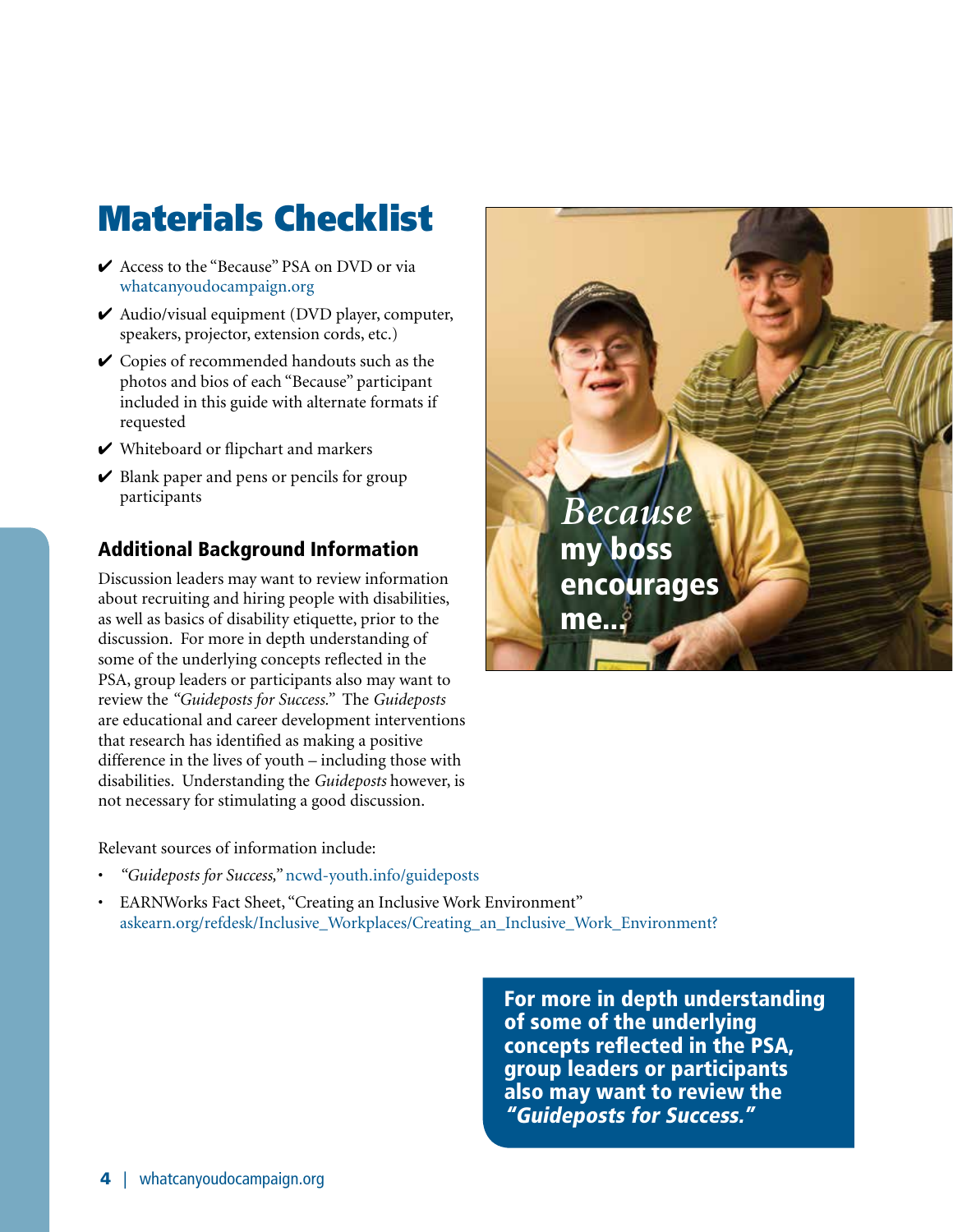# <span id="page-7-0"></span>Leaders Guide for Facilitating the Discussion

Below are suggested comments and some questions the discussion leader may offer to facilitate a conversation among audiences about the "Because" PSA.

Although conversation often progresses naturally without participants needing to be prompted, the questions may be helpful in directing the group discussion. The discussion leader should pay attention to the conversation to determine the degree of direction needed. In some instances there are multiple questions the leader may choose to use depending on how the discussion progresses.



### Before Showing the "Because" PSA

*Introduce yourself and invite others to do the same.*

**Group Leader:** We're here today to explore the importance of encouraging, fostering and welcoming the talents and skills of all people in the community and in the workplace, including people with disabilities.

Before we get too involved in our discussion, I would like to make it clear that this is not a formal training exercise and there are no wrong answers to any questions I might ask. Rather, we're going to discuss some important issues about the way we think of and act toward others. Everyone is encouraged to contribute to our discussion by listening respectfully to what each member of the group has to say.

Think of a person in your life who had great influence on your career and/or life style decisions. This could be a family member, friend, teacher, or even a celebrity.

*Encourage each participant to share something about how that person influenced them. The types of statements that might be appropriate include:*

- *• My teacher encouraged me to write.*
- *• My mother made me take piano lessons.*
- *• My best friend said I was good with animals.*
- *• My boss helped me get organized.*
- *• My husband said I should start my own business.*

**Group Leader:** Now I'd like to introduce you to a few other people and what THEY say about those who helped shape their lives. Pay attention to what the people in this video have to say.

*Show the "Because" PSA. You may want to dim lights during showing.*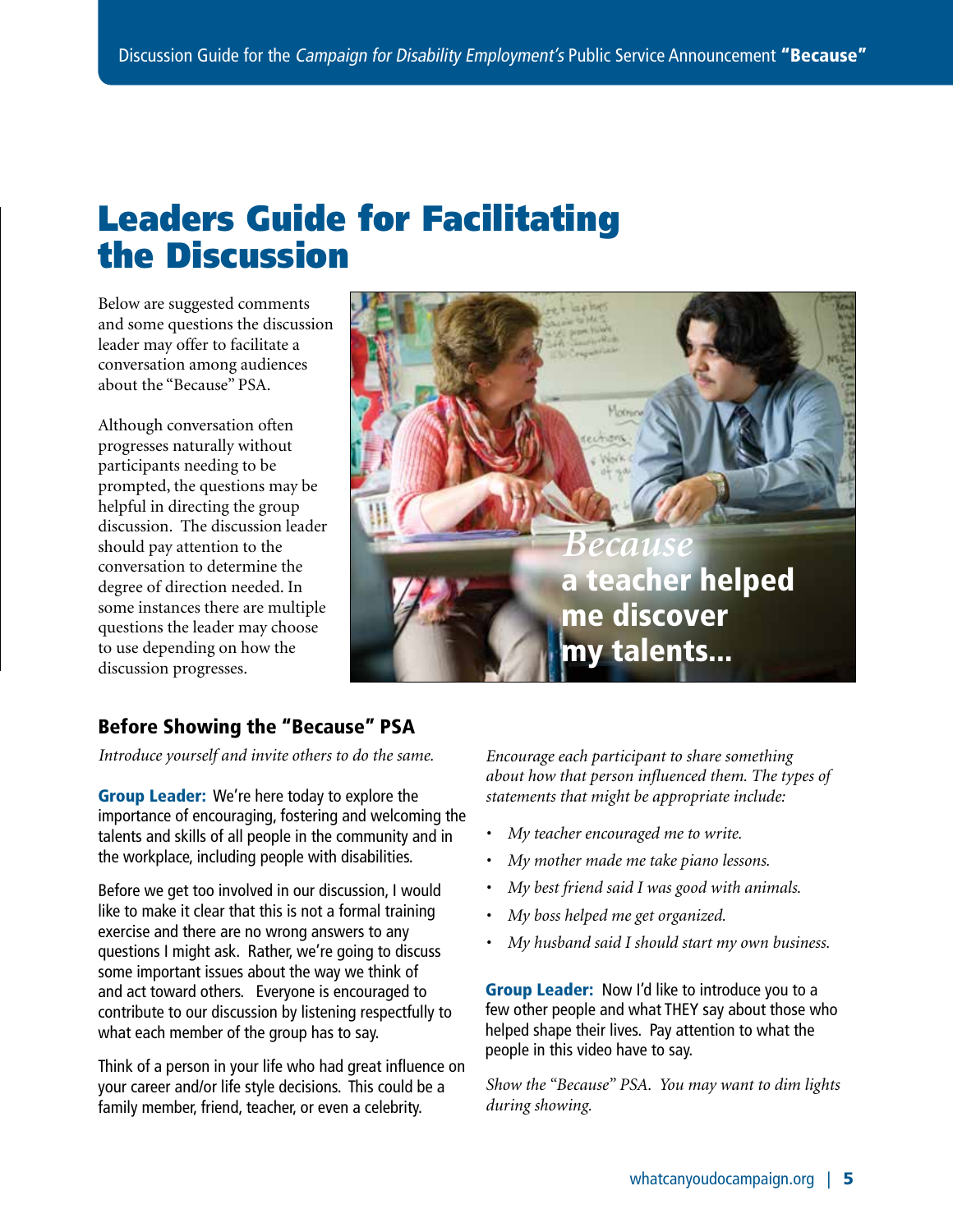### After Showing the "Because" PSA

**Group Leader:** What are your reactions to the video? Did you like it? How did it make you feel? What did it make you think about?

*Possible alternative discussion questions (These questions could be an entire discussion):* 

- *• In your own words, what is the message of this PSA?*
- *• Did watching the PSA change how you view people with disabilities? If so, how?*

*Allow a few minutes for general responses.*

**Group Leader:** Now, I'd like to tell you more about each of the individuals featured in the video. There were seven people with disabilities, not actors playing roles. Some of their disabilities are more visible and obvious than others. For instance, it appears that the young woman who uses a wheelchair has mobility issues. The disabilities of other individuals in the video, however, are not as apparent.

*Read the "Meet the Because PSA Participants" descriptions (page 9).*

Does knowing more about these individuals affect what you think about them? How so?

*Allow a few minutes for general responses.*

**Group Leader:** Each person in the video shared what they "can do" when given the opportunity and because of the encouragement and support of a friend, relative or mentor. They also made some statements that go beyond their skills and talents. These statements were:

- *• I can add value to your workplace*
- *• I can be a loyal and productive team member or employee*
- *• I can have a successful career*



What do you think these statements mean for employers?

*Allow a few minutes for general responses.*

Can you think of people with known disabilities who are, or have been, in careers or jobs that you might not expect? *(Probably best to use only with youth audiences.)* 

*Allow a few minutes for responses.*

Fostering "Can-Do" attitudes at Work and in Life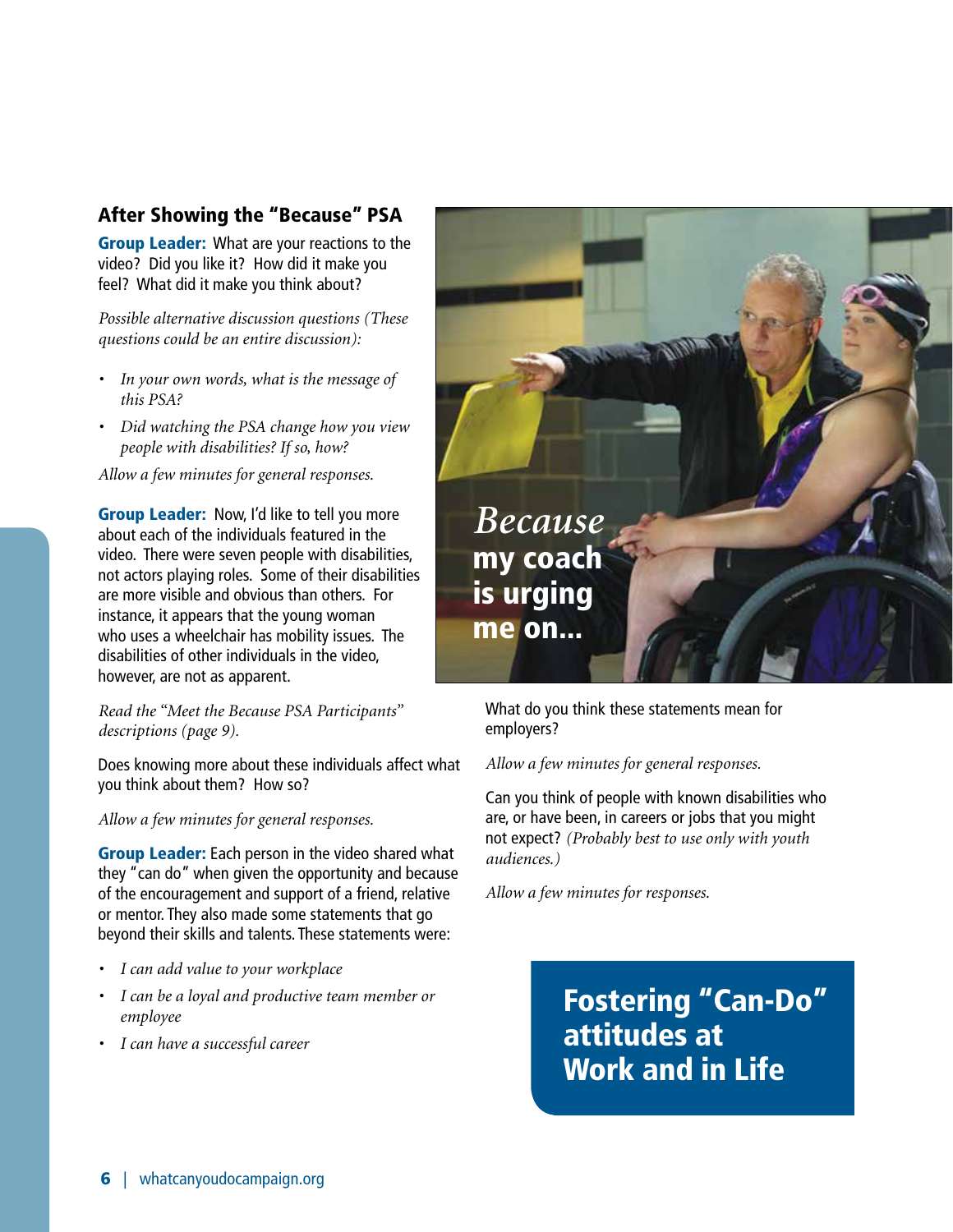*Group Leader might offer some suggestions such as:*

- *• President Franklin D. Roosevelt, 32nd President of the United States, was a polio survivor and used a wheelchair;*
- *• Stevie Wonder, award winning singer-songwriter, is blind;*
- *• Former Major League Baseball pitcher Jim Abbott, who pitched for several Major League teams and pitched a no-hitter for the New York Yankees, has one hand;*
- *• Aimee Mullins, athlete, actress and model, had both legs amputated below the knees when she was a child;*
- *• Steve Jobs, Co-founder and Chief Executive Officer of Apple and previously Pixar Animation Studios, had dyslexia;*
- *• Robert David Hall, an actor known for his role as Dr. Albert Robbins on the show CSI: Crime Scene Investigation has prosthetic legs;*
- *• RJ Mitte, an actor best known for his role as Walter White, Jr. on the TV series Breaking Bad, has cerebral palsy;*
- *• Lauren Elizabeth Potter, an actress who portrays Becky Jackson, the Cheerios co-captain on the hit TV show Glee, has an intellectual disability; and*
- *• Bethany Hamilton, an American surfer who won the ESPY Award for Best Comeback Athlete of the Year, lost her arm at the shoulder after a shark attack.*

**Group Leader:** Can you think of a time when you, or someone you know, made an assumption about what an individual could or couldn't do and then were surprised to learn differently?

*Allow a few minutes for responses.*

The message is clear: "We all play a critical role in shaping the expectations young people with disabilities develop for themselves." The question then becomes "What can YOU do to help them set and reach their goals?

**Group Leader:** After seeing this, would you be more likely to help a young person with a disability get a job? What would/could you do?

Before we leave here, I'd like you to share one positive thing you can do in your home, school or workplace to spread this "can-do" message and make a difference?

*Allow a few minutes for each participant to respond*.

*Consider capturing participants' responses on a flip chart.*

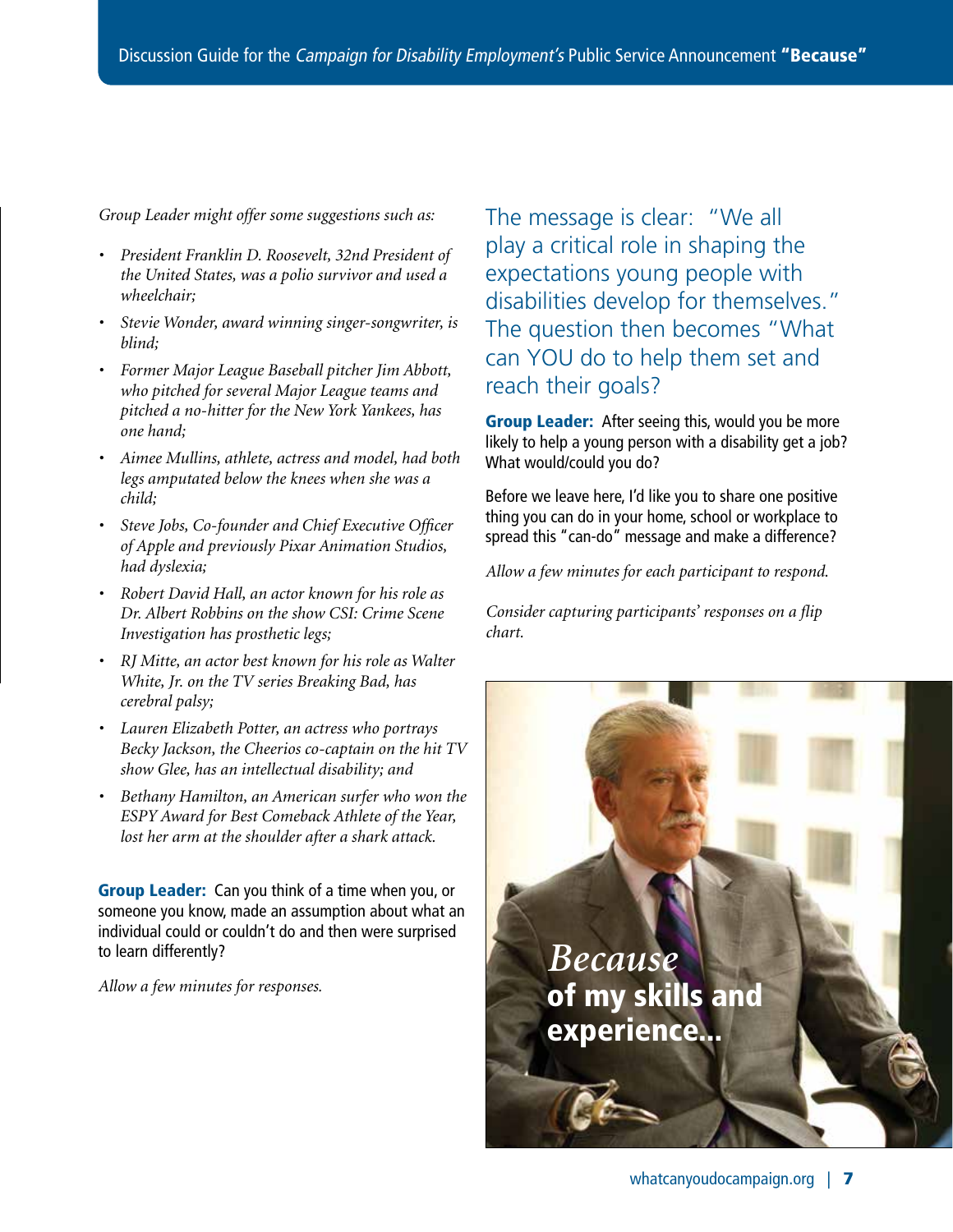# <span id="page-10-0"></span>Conclusion

Group Leader: As the people in the "Because" PSA said, when it comes to life choices, it's what you CAN do that matters. As individuals and as a group, we should consider how people's talents and skills mesh together to help us all succeed in life.

Everyone has a role to play in fostering inclusive and encouraging attitudes at school and in the workplace. Every day, workers with disabilities add significant value to America's workplaces and the Nation's economy. Their skills and talents benefit businesses of all sizes and in all industries. People with disabilities are entrepreneurs, innovators and community leaders.

Knowing all the options and getting positive reinforcement can lead to a good job, self-sufficiency and satisfaction for people with disabilities. Having a job or a career means being able to make your own decisions about how you want to live your life. The right to work and to be recognized for your accomplishments are important aspects of America's ideal of equality and opportunity for all.

I hope today's discussion will help you think more about the many things you can do, not just in your everyday life and activities, but also in the way you treat and interact with other people. By recognizing, respecting and welcoming the skills and talents each person has, you can play an important role in sharing the message.

Workers with disabilities can, and do, make important contributions to America's businesses every day. Everyone wins when employers implement inclusive and flexible workplace strategies.



Thank everyone for participating and share with participants any information about diversity and/or disability-oriented initiatives within your organization and direct them to the *Campaign* website for additional information.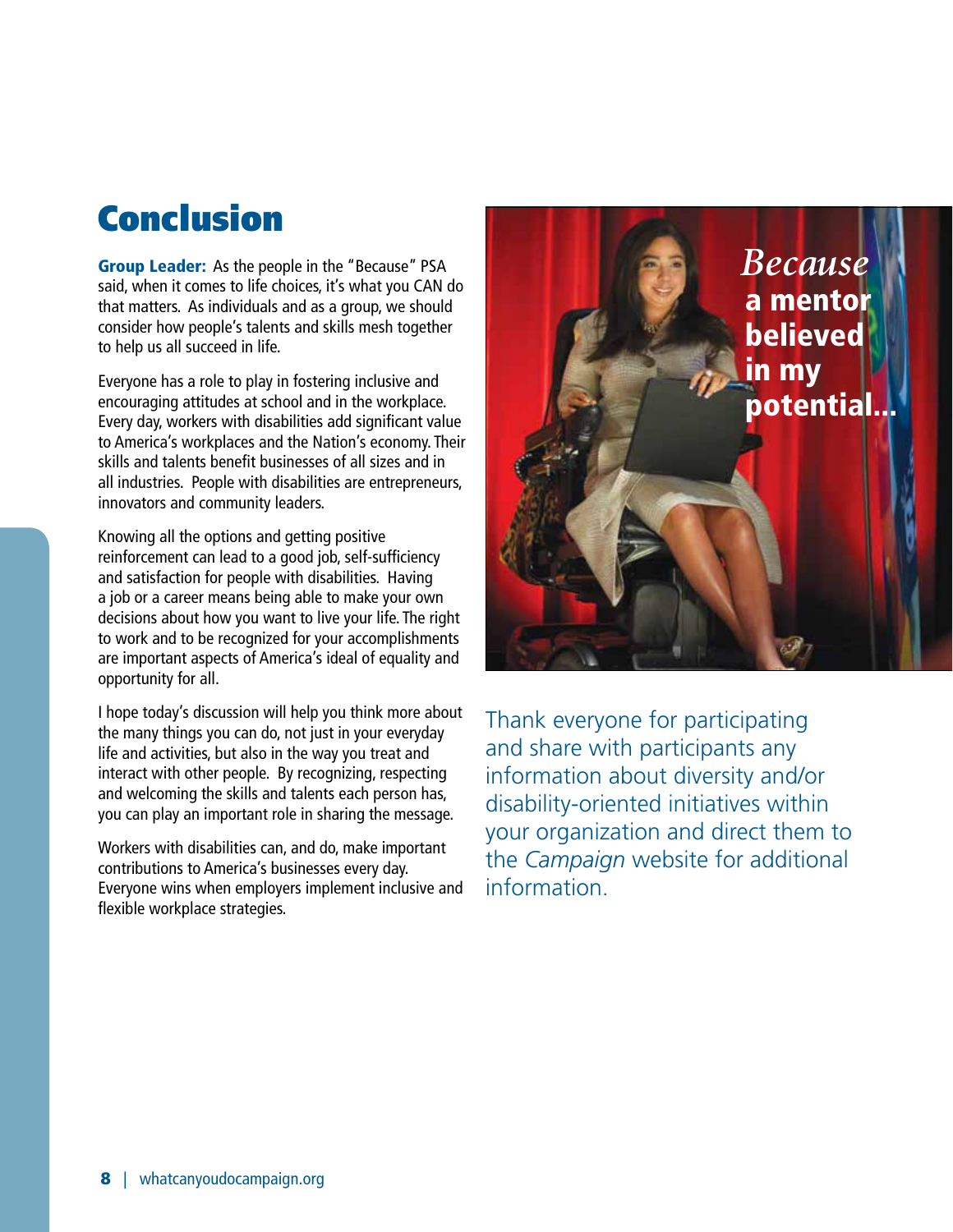# <span id="page-11-0"></span>Meet the "Because" PSA Participants



The first person is **N'Dea**, a young girl who is visually impaired as a result of cancer of the eye (retinoblastoma) that was diagnosed at age one. She has undergone six surgeries and has one prosthetic eye. N'Dea is outgoing and loves to play with her three older siblings. She also likes to help around the house and her mother encourages her to do her part and *"be responsible."*



Kayla, the swimmer, is a high school student featured with her first swim coach, Rocco. Rocco is an adaptive physical education teacher and was instrumental in encouraging Kayla to take her swimming skills to the next level. She now swims competitively. Kayla has spina bifida and uses a wheelchair when she is on dry land.



Artist Jonathan has Asperger's syndrome, an autism spectrum disorder. He says that because his high school teacher helped him explore his options. *"I discovered I can work as an artist."*



**Ford** is a Georgetown Preparatory School alumnus. While at Georgetown Prep, he was an accomplished member of its nationally ranked Little Hoyas lacrosse team. Ford has a congenital condition that affects his legs. He says he was a leading player because his lacrosse coach *"treated me like everyone else."*



**Frank** is a young man with Down syndrome who works at a catering company. Frank takes great pride in his work and articulates very well the value of meaningful employment. He says proudly, *"I am a valuable employee."* Frank is also a Special Olympics athlete.



**Juliette** is an event planner for the U.S. Secretary of Education and also the Department's director of outreach. She has rheumatoid arthritis, scleroderma, and fibromyalgia and uses a wheelchair. She says she owes her success to a mentor who *"believed in my potential."*



John Kemp is the head of the Viscardi Center and former Executive Director of the U.S. Business Leadership Network. He is also a long-standing disability advocate and attorney, who previously worked for Powers Pyles Sutter & Verville PC (PPSV) in Washington, D.C. His awards and accolades are too numerous to mention.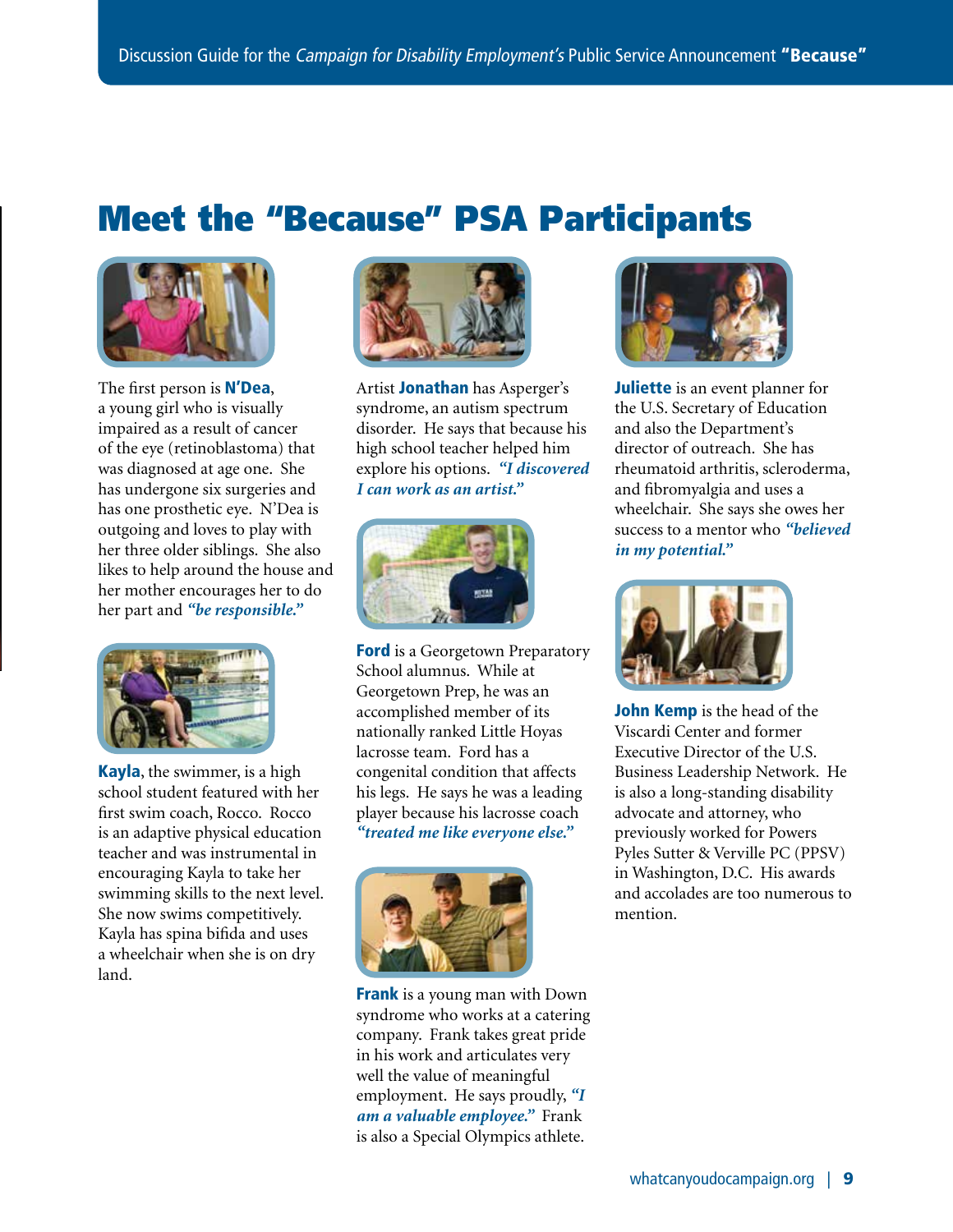### Driving Positive Change

The video "Because" was created by the Campaign for Disability Employment – a partnership of leading disability and business organizations, funded by the Office of Disability Employment Policy, U.S. Department of Labor. The Campaign maintains a website at [whatcanyoudocampaign.org.](http://www.whatcanyoudocampaign.org) It has active social media networks on Facebook, Twitter and LinkedIn that include practical information about disability employment efforts and best practices. Campaign materials may be downloaded or ordered free of charge from the website in the Toolkits section.

Please visit the site to learn more about the importance of welcoming the talents and skills of all people in the workplace.